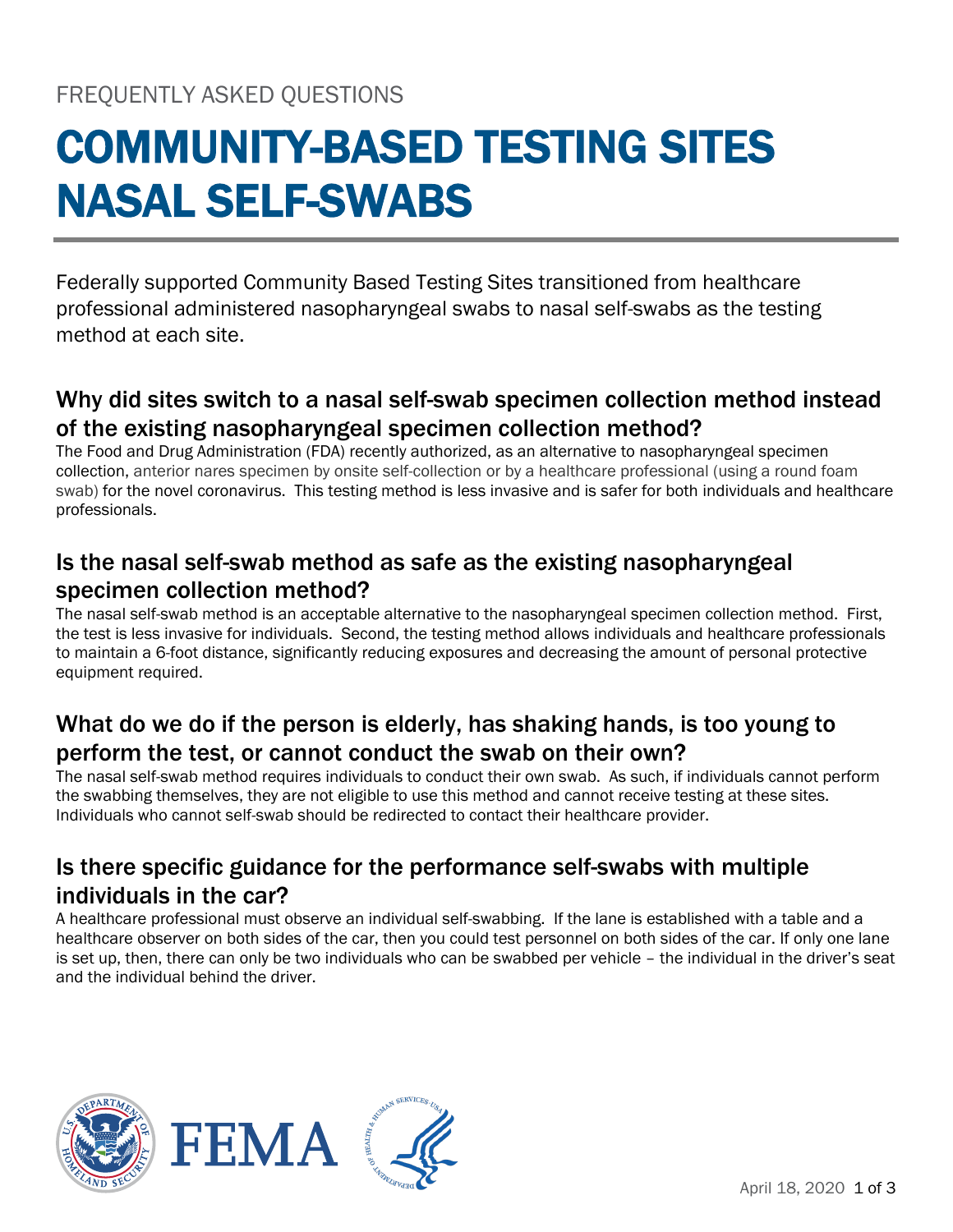## Can the demonstration of how to perform a nasal self-swab be done prior to station 1 as people are waiting to save time?

Each site may determine where to do the demonstration based on the needs of the individual site.

#### Are individuals required to show identification? What do we do if we can't see it?

Individuals should verbally provide their personal identification to ensure the laboratory requisition form has the correct information and is associated with the right individual. Only healthcare facility workers and first responders are required to show photo identification. However, for private sector sites that are pre-registering individuals, there will be a need for individuals to show photo identification in order for the site personnel to validate that the individual is the person that has pre-registered.

### What do healthcare providers do if the patient's car has tinted windows and they cannot observe the patient's identification nor observe them administering test through the glass?

The preferred method for checking identification (if required) is through the rolled-up window. If that is not possible and the window must be rolled down, a 6 foot or greater distance must be maintained while looking at the identification. The healthcare provider will need to observe the self-swab with the window down, while ensuring to maintain a 6-foot distance from the car or greater.

#### Will site personnel be in direct contact with the individuals being tested?

At these drive-through sites, individuals drive up to the testing site and provide their identification through the window (if indicated). With the window rolled up, the personnel conducting intake will approach the car in order to read the information on the photo identification (if indicated). There will be no direct contact between the individual and site personnel. The healthcare professional will be observing the individual self-swabbing from a distance of 6 feet or greater.

## Why is less personal protective equipment (PPE) required and is it safe to have less PPE?

Personnel at the testing sites are no longer in physical contact with individuals conducting the tests. A 6-foot distance is maintained between the individual and site personnel when the individual's window is rolled down. Unlike the nasopharyngeal swaps, personnel are not near the individual, thus reducing potential exposures to site personnel.

## Can the healthcare professional onsite loosen the lid of the medium tube prior to setting it on the table for the individual to then secure?

Similar to the ability to conduct self-swab, if the individual cannot remove the lids on the medium tube on their own, they will not be able to use this testing method and will need to contact their healthcare provider to discuss testing.